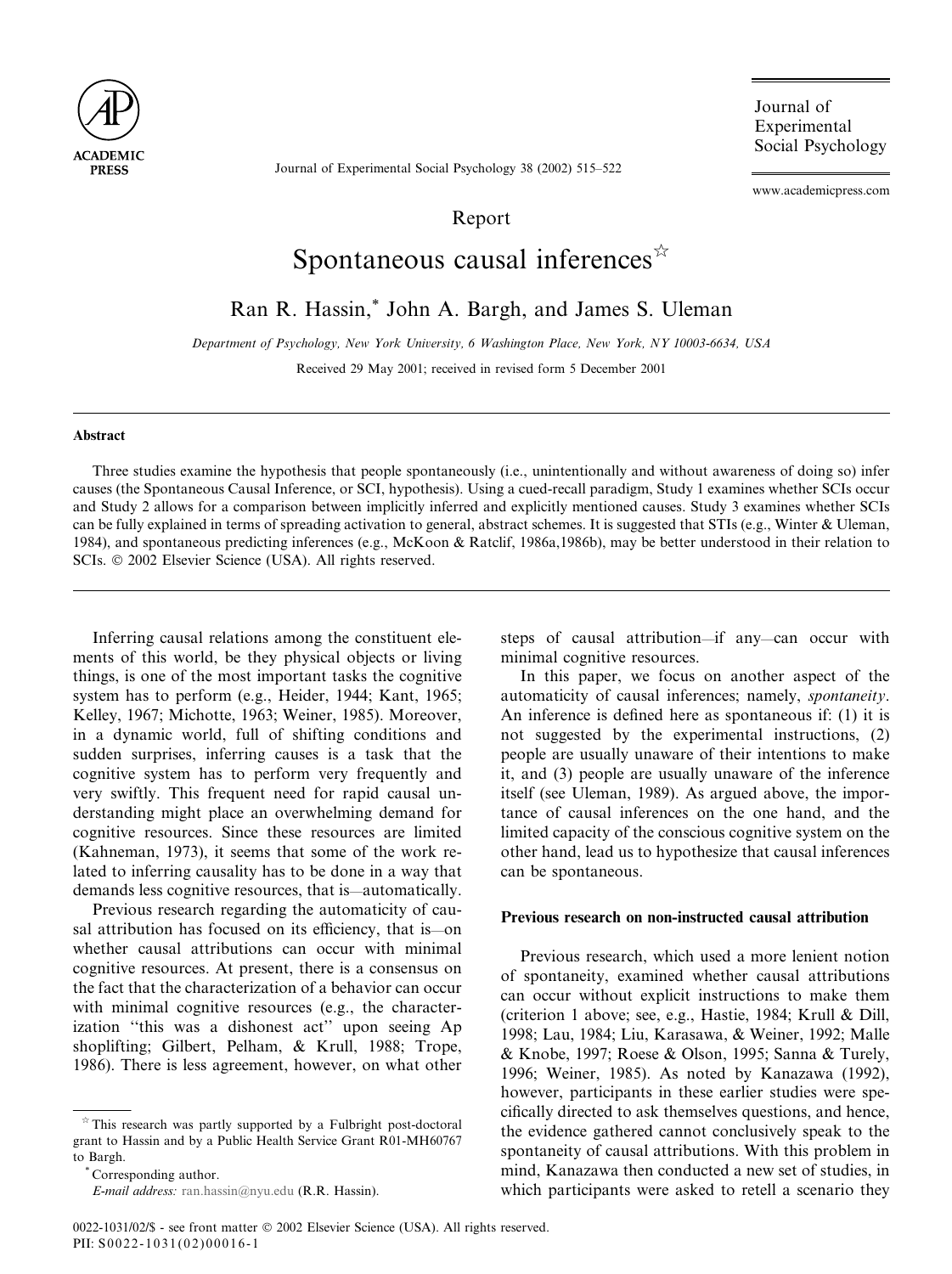had been presented with. Participants were asked to ''reconstruct [the story] in your own head'' and to retell the story such that "[a] friend can fully understand the events'' (p. 664). Conscious, effortful activities of this kind are likely to be affected by lay theories about the characteristics of ''good stories'' and ''full understanding." These lay theories may suggest, for example, that an important aspect of (re)telling stories is to explain why unexpected events have occurred. If this were the case, and there is nothing in Kanazawa (1992) to suggest otherwise, then studies such as Kanazawa's cannot conclusively examine the question of (lenient) spontaneity either.

#### Inferences during narrative comprehension

In a related field, psychologists interested in text comprehension are examining inferences that occur during narrative comprehension. An important part of this literature revolves around inferences that occur during "casual" reading conditions, that is—when reading is not accompanied by internally or externally induced goals to infer underlying structures (for overviews see Graesser, Singer, & Trabasso, 1994; McKoon & Ratcliff, 1992). The consensus in this field seems to be that when people engage in casually reading narrative texts, theymake inferences that are important for achieving coherence (e.g., Graesser et al., 1994; McKoon & Ratcliff, 1992; Trabasso & Suh, 1993). Importantly, one of the main factors that determines coherence is causality: out of the seven types of inferences that help us in achieving coherence, at least *four* are directly related to causal structure (Graesser et al., 1994).

The consensus regarding the occurrences of causal inferences on the one hand, and the emphasis on examining "casual" reading on the other, may suggest that, as argued above, people maysometimes engage in spontaneous causal inferences. To the best of our knowledge, however, spontaneous inferences of causes (vs. causal structure) were not examined in this literature. Moreover, after reviewing the literature on inferences of causal structure, McKoon and Ratcliff (1992, p. 462) conclude that the evidence for their occurrence is still not conclusive (for an elaborate discussion of these issues see Hassin, 2002).

## Spontaneous trait inferences

Perhaps, the most relevant literature for the current purposes is that regarding spontaneous trait inferences (e.g., Winter  $& U$ leman, 1984), where the spontaneity of inferences has been repeatedly demonstrated. So, for example, this literature shows that upon reading sentences like ''Henk refused to drink a new brand of beer,''

people spontaneously infer traits (in this case— $Picky$ ). Inferences of this kind occur when participants are asked to memorize sentences, when they read such sentences as distractors in another ''main'' task, and when they are merely asked to familiarize themselves with the sentences (Uleman, 1999; Uleman, Newman, & Moskowitz, 1996; see also Skowronski et al., 1998).

One of the prominent ways to think of traits is as internal causes, which drive people to behave in the certain ways that they do (e.g., Henk refused to drink the beer *because* he is picky).<sup>1</sup> Hence, STIs may be viewed as specific sub-category of the hypothesized SCIs, that is inferences of internal causes.

## Overview of the present research

The spontaneity of causal inferences is examined in three studies. The first provides a demonstration of spontaneous causal inferences and the second extends this finding by comparing explicitly mentioned and implied causes. The third study examines whether spreading of activation to schemes can account for SCIs.

#### Study 1

#### **Overview**

The study has three distinct parts. In the first, participants read short scenarios and were asked to rate "how interesting they are." Then, they engage in a filler task that served to remove all contents of the scenarios from short-term memory. Upon finishing the filler task, participants were presented with a surprise cued-recall task for the scenarios presented in the first part.

The scenarios either implied a certain cause (e.g., ''After spending a day exploring beautiful sights in the crowded streets of New York, Jane discovered that her wallet was missing" implies that Jane was *pickpocketed*) or not (e.g., ''Before leaving home for a day of exploring beautiful sights in the crowded streets of New York, Jane discovered that her wallet was missing").<sup>2</sup> In the recall stage, participants were presented with two types of cues: the implied causes (e.g., pickpocket) and words from the scenarios (e.g., sights). Based on Tulving's encoding specificity principle (Tulving and Thompson, 1973), we hypothesize an interaction, such that causal cues will help retrieve cause-implying scenarios more

<sup>&</sup>lt;sup>1</sup> It is important to note, however, that not all traits, and not all contexts, allow for such interpretation (for a discussion about the relationships between traits and causes see see Newman & Uleman, 1989).

<sup>&</sup>lt;sup>2</sup> A comprehensive list of the stimuli is available from the first author, at ran.hassin@nyu.edu.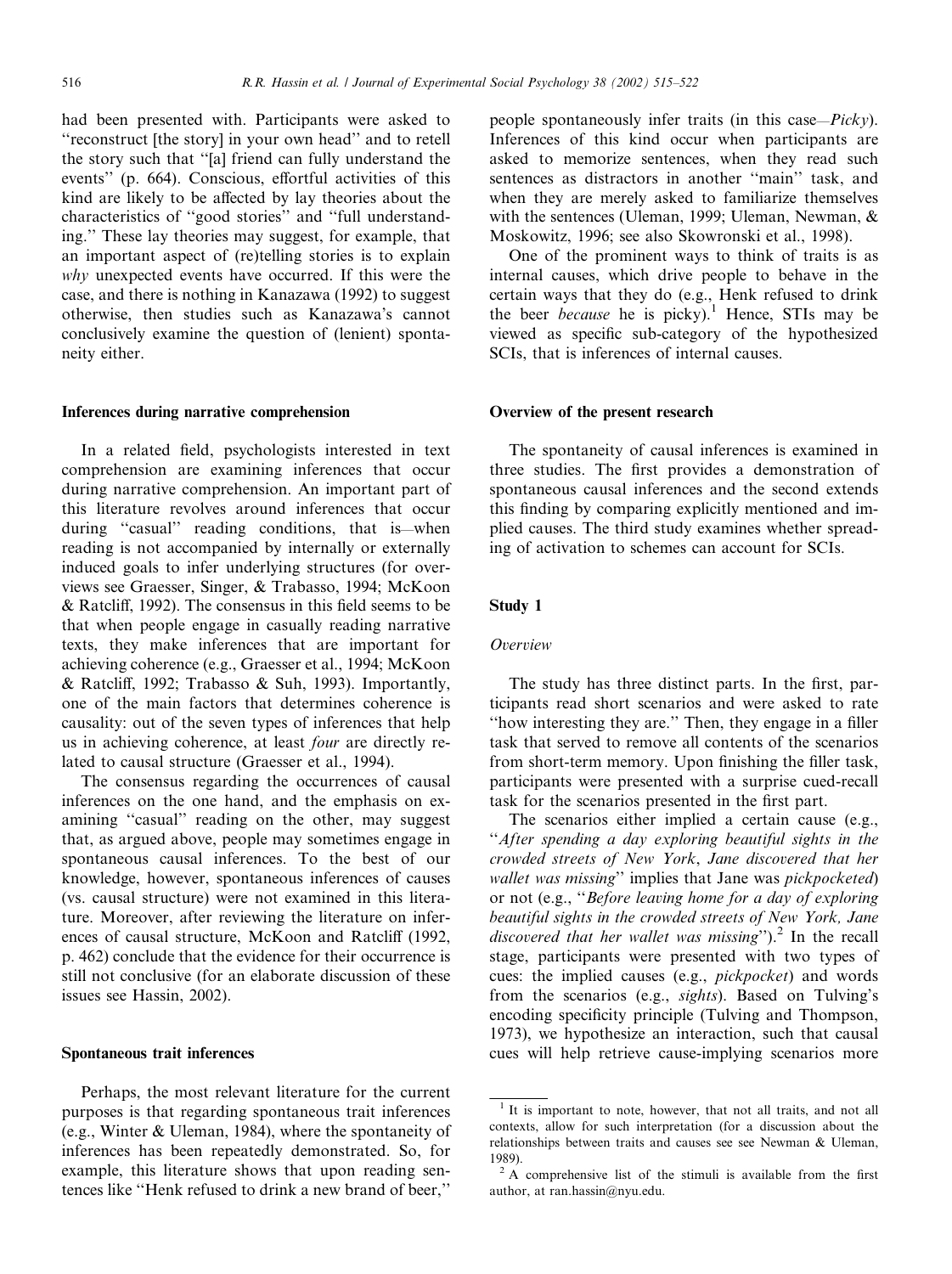than scenarios that do not imply these causes, but no such pattern would be found when words from the scenarios are used as cues.

## Method

#### **Participants**

Thirteen female and 7 male NYU undergraduates enrolled in the Introductory Psychology course (mean age 20) participated in the study in partial fulfillment of course requirements.

#### **Materials**

A list of 38 target scenarios was constructed such that each of these scenarios implied a certain cause (Cause Implied version or CAI). Then, each of these scenarios was slightly changed to create a version in which the cause was not implied (CANI condition). Words that were judged by the authors to be semantically associated with the cause were used in both versions.

In a pilot study, 28 participants were asked a forced choice ''Why'' question about one version of each of the scenarios. For each scenario, we computed a difference score between the proportion of responses containing the designated cause in the CAI version and the corresponding proportion in the CANI version. The 20 scenarios with the highest difference scores were selected for the study itself.

Each short scenario had two different recall cues. One was the implied cause (Causal cues condition) and the other was a word taken from the sentence (Repetition condition).

#### Design

The scenarios were presented in one of the two random orders (Order factor). To control for the effects of the specific versions of the sentences, one half of our participants viewed one half of the sentences in their CAI form and the other half in their CANI form; the other half of the participants received the complementary forms (Scenario-version factor). And finally, to control for the effects of specific versions of cues, one half of our participants viewed one half of the cues in their Cause form and the other half in their Repetition form; the other half of the participants received the complementary forms (Cue-version factor).

The resulting design is a  $2$ (Target : CAI vs. CANI scenarios; within-participants)  $\times$  2(Cue : Cause vs. Repetition; within-participants)  $\times$  2(Order; between-participants)  $\times$  2(Scenario-version; between-participants)  $\times$ 2(Cue-version; between-participants).

#### Procedure

Participants were run either individually or in small groups. The instructions for each part were given separately. In the first part, they were asked to read 20 sce-

narios and judge how interesting they were (see McKoon & Ratclif, 1986a,1986b). The distraction task, in which participants were asked to fill the names of the states in a blank US map, immediately followed. After 5 min, the experimenter interrupted the participants and introduced the third part—the surprise cued-recall. Participants were told that the cues might help them to retrieve the scenarios and theywere asked to write down everything they could remember from the sentences. After the completion of the cued-recall task, participants were debriefed.

#### Scoring

Table 1

Each answer was rated by two judges on a scale of 0– 2, where 0 indicated no memoryat all for the scenario, 1 indicated partial recall, and 2 indicated that the scenario was almost fully or fully recalled. The inter-judge agreement was 89% and it did not differ with condition. All disagreements were resolved in discussion.

## Results and discussion

None of the between-participant factors had a significant effect on the results, all  $Fs < 1.17$ ,  $ps > .30$ . Hence, the analysis was collapsed across these factors and a 2(Context : CAI vs. CANI)  $\times$  2(Cue : Cause vs. Repetition) within-participant ANOVA was conducted. In line with our hypothesis, the effectiveness of the causal cues depended on the Target manipulation—CAI scenarios were recalled more often than CANI scenarios—but no such effect was found for the repetition cues,  $F(1, 19) = 6.80, p < .05$  (see Table 1). The two main effects were also significant: CAI targets were recalled more often than CANI targets,  $F(1, 19) = 5.06$ ,  $p < .05$ ; and Causal cues were more effective in retrieving the scenarios than Repetition cues,  $F(1, 19) = 37.51$ ,  $p < .001$ .

Contrast analysis yielded the predicted pattern. With causal cues, the difference in recall between CAI and CANI scenarios was significant,  $F(1, 19) = 8.09$ ,  $p < .05$ , while the equivalent difference in the Repetition condition was not significant,  $p = .62$ .

Participants' awareness and intentions were assessed in a thorough debriefing stage. When confronted with

Mean recall as a function of Target scenarios and Cue manipulation: Study 1

|               | Target scenarios |             |  |
|---------------|------------------|-------------|--|
| Retrieval Cue | CAI              | <b>CANI</b> |  |
| Cause         | 0.98(0.40)       | 0.60(0.43)  |  |
| Repetition    | 0.35(0.42)       | 0.38(0.38)  |  |

Note. Means are on a scale of 0–2; numbers in parentheses are SDs. CAI is the condition in which the causes that were used as cues were implied by the scenarios; in CANI, the causes that were used as cues were not implied by the scenarios.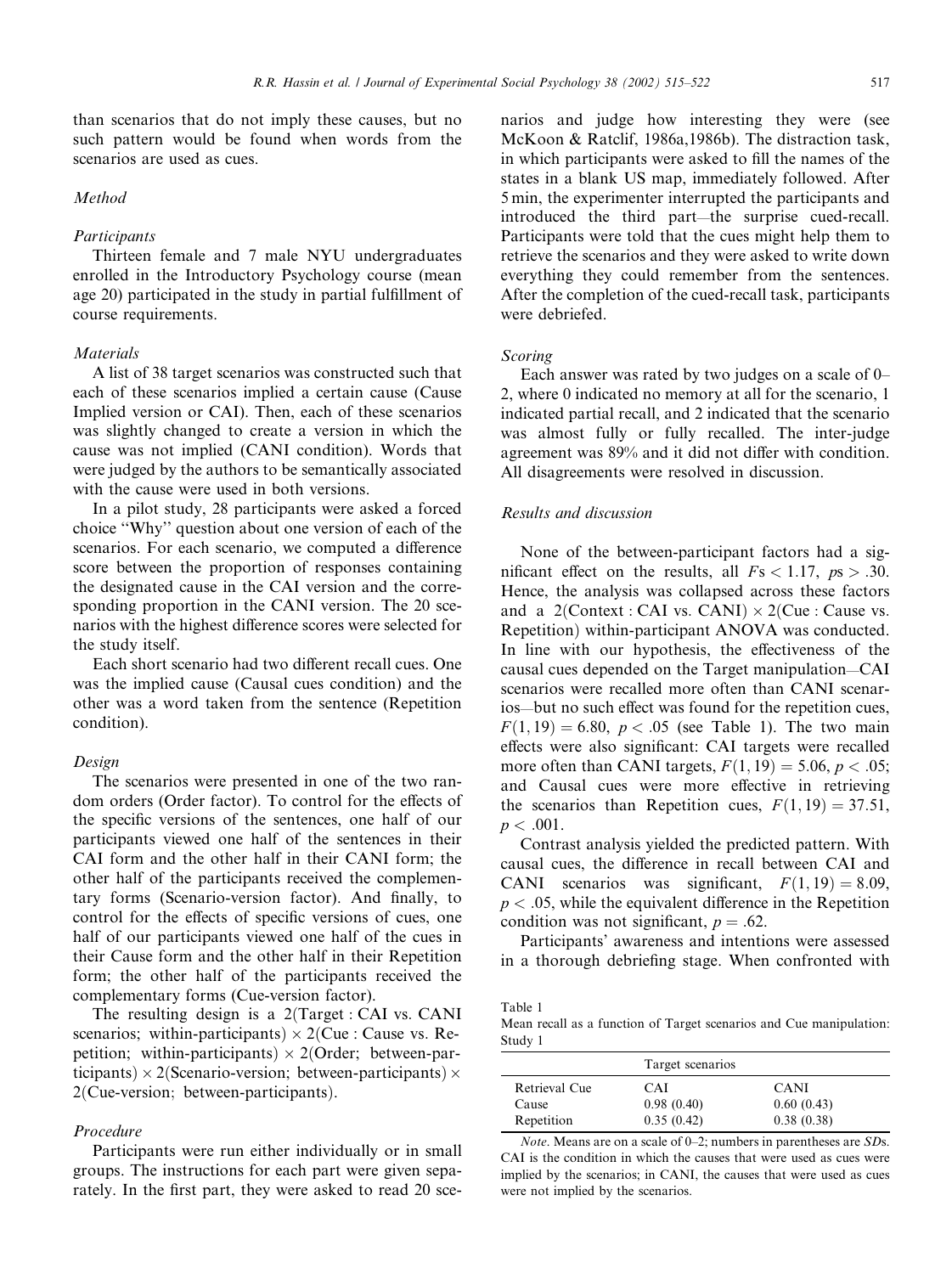indirect questions such as ''how did you decide how interesting the sentences were,'' none of our participants noted causality in any manner. Participants were also confronted with more direct questions such as ''did you try to figure out the causes for the events in the scenarios?" and "try to assess what this study examined." Only one participant indicated awareness of causal-related thoughts and her data were excluded from the analysis. The results of the debriefing, then, seem quite clear: participants indicated neither intention to nor awareness of the inferences they have just made, thus, supporting the SCI hypothesis.

The examination of awareness in debriefings is not exhaustive, though, and it leaves open the possibility that participants were aware of their inferences when they actually made them, but forgot them by the time they got to the debriefing stage.

To further examine this alternative interpretation of the results, we computerized the task and gave it to 29 participants under the same instruction set. After the presentation of a randomlychosen causal scenario the experiment stopped and the experimenter handed a questionnaire to the participants without saying a word. The first question in the questionnaire was: ''please write down everythought or image that passed through your mind while reading and rating the last sentence.'' The second question was: ''what were the determinants that affected your last judgment.''

Out of the 29 participants, three explicitly mentioned the cause that was implied by the scenario they have just read. One participant indicated that he had thought about ''the reasons'' for the events in the scenarios. Twenty five participants, however, mentioned neither the cause nor causality-related thoughts.

There are two important points to note about these findings. First, very few participants report awareness or intention, even when the questions are asked immediatelyafter participants read a cause-implying scenario. Given this very short time-interval—between 10 and  $30 s$ —the results are highly suggestive: it seems that participants were unaware of inferring causes. Second, the proportion of participants reporting awareness or intention is verysimilar to the corresponding proportion in Study1, thus, suggesting that under certain circumstances a thorough debriefing might be quite accurate in tapping awareness or intentions.

## Study 2

Study2 examines the strength of SCIs through a comparison to scenarios in which the cause is stated explicitly. Thus, this study adds a third version of each scenario, one in which causes are explicitly mentioned (CAM condition). Our hypothesis is that causal cues will be most effective for the retrieval of CAM scenarios, a

little less effective for the CAI scenarios, and less effective still for CANI scenarios. The repetition cues, however, should have the same effect on all three kinds of sentences.

## Method

#### Participants

Thirty(21 females and 9 males) NYU undergraduates enrolled in the Introductory Psychology course (mean age 20) participated in the study in partial fulfillment of course requirements.

#### **Materials**

Eighteen of the 20 scenarios used in Study2 were used in the current study. As mentioned above, we created a third version for each scenario by specifically mentioning the causes. Each short scenario had two recall cues: the implied cause (Causal condition), and a word from the sentence (Repetition condition).

## Design

The scenarios were presented in one of the two random orders (Order factor). To control for the effects of the specific versions of the sentences, participants were randomly assigned to one of the six groups, created by the assignments of different groups scenarios to the CAI, CANI, and CAM conditions (Scenario-version factor). And last, to control for the effects of specific versions of cues, one half of our participants viewed one half of the cues in their Trait form and the other half in their Repetition form; the other half of the participants received the complementary forms (Cue-version factor.)

The resulting design is a  $3$ (Context : CAM vs. CAI vs. CANI scenarios; within-participants)  $\times$  2(Cue : Trait vs. Repetition; within-participants)  $\times$  2(Order; between-participants)  $\times$  2(Scenario-version; betweenparticipants)  $\times$  2(Cue-version; between-participants).

#### Procedure and scoring

These were identical to those of Study 1. The interjudge agreement was 87% and it did not differ with condition. All disagreements were resolved in discussion.

## Results and discussion

None of the between-participant factors had a significant effect on the results, all  $Fs < 1.05$ ,  $ps > .32$ . Hence, these factors were collapsed and a  $3$ (Target : CAM vs. CAI vs. CANI $\rangle \times 2$ (Cue : Cause vs. Repetition) within-participant ANOVA was conducted. The effects of both the Target and the Cue factors, and their interaction, were significant, all  $Fs > 5.55$ ,  $ps < .001$  (see Table 2).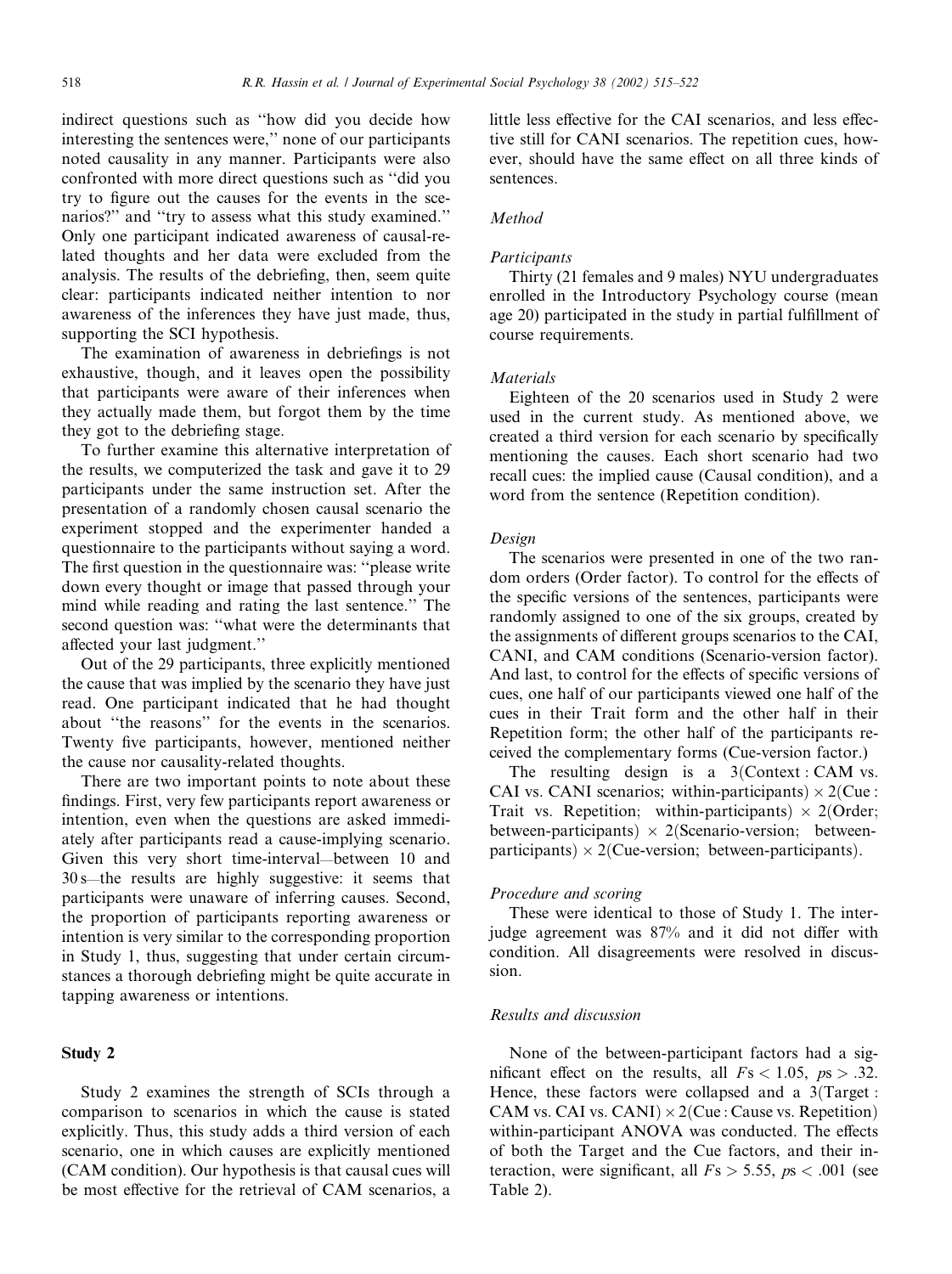Table 2 Mean recall as a function of Target scenarios and Cue manipulation: Study 2

|               |            | Target scenarios |             |  |  |
|---------------|------------|------------------|-------------|--|--|
| Retrieval Cue | <b>CAM</b> | <b>CAI</b>       | <b>CANI</b> |  |  |
| Cause         | 1.12(0.61) | 0.81(0.62)       | 0.41(0.42)  |  |  |
| Repetition    | 0.37(0.39) | 0.47(0.53)       | 0.50(0.51)  |  |  |

Note. Means are on a scale of 0–2; numbers in parentheses are SDs. CAI is the condition in which the causes that were used as cues were implied by the scenarios; in CAM causes are explicitly mentioned in the sentences; and in CANI, the causes that were used as cues were not implied by the scenarios.

To examine our hypotheses more closely, we conducted a series of  $t$  tests. All the means in the repetition cue condition were statistically equivalent,  $ts < 1.22$ ,  $ps > .22$ , consistent with our hypothesis that the effects of repetition cues are the same in all three levels of the Target factor. The means in the causal cue condition, however, were significantly different from each other, all  $ts > 2.41$ ,  $ps < .05$ . Thus, when the cue is a cause that is explicitlymentioned in the sentence, it helps in retrieval more than when the cue is a cause that has to be inferred from the sentence; and the latter, in turn, is more helpful than a cue that is a cause, which is not implied by the sentence.

As in the first study, participants' awareness and intentions were assessed in the debriefing stage. Two participants did mention that the cues seemed to contain words that ''were related to the sentences, but did not explicitly appear in them." Their exclusion from the analysis did not change the pattern of the results.

#### Study 3

In a related field of study, researchers have shown that readers infer instruments or tools required for accomplishing an action. For instance, in reading ''Andrew cooked dinner" people might infer stove (Paris & Lindauer, 1976). However, the literature on instrument inferences suggests that stove serves as an efficient retrieval cue (in cued-recall paradigms), even when the target sentence is ''Andrew cooked dinner on campfire'' (Corbett & Dosher, 1978). In light of these findings, it has been suggested that implicit instruments are effective cues for recall not because they are inferred from target scenarios, but by virtue of their representation in abstract schemes or scripts that are suggested by the scenarios (e.g., COOKING DINNER).

The same suggestion might apply for SCIs. For example, *earthquake* might serve as a helpful cue for retrieving Joe's house in Los Angeles suffered severe damage not because *earthquake* had been inferred, but rather due to spreading of activation from *earthquake* to such abstract schemes as COLLAPSING HOUSES IN LA. More generally, it may be argued that in the previous studies causes did not serve as helpful retrieval cues because they were inferred, but due to their semantic relations to abstract schemes.

This suggestion is investigated in Study 3, using the same design that was used to examine instrument inferences (Corbett & Dosher, 1978). Thus, for example, using ski as a cue Study 3 contrasts the recall of sentences like (1) "While spending his winter vacation in the Rockys John broke his heel and his friend had to take him to the physician'' with the recall of sentences like (2) ''John spent his winter vacation in the Rockys, where he broke his heel during an advanced Karate lesson.'' If ski serves as a helpful cue due to its relations to abstract schemes such as WINTER VACATIONS, then it should be as efficient in retrieving (2) as it is in retrieving (1). It is our contention, however, that SCIs cannot be fully explained by spreading of activation to schemes. Therefore, we hypothesize that causal cues should be more helpful in retrieving sentences like (1) than sentences like (2) and that no such effect would be found with repetition cues.

## Method

#### **Participants**

Twelve female and six male NYU undergraduates enrolled in Introductory Psychology (mean age 19) participated in the study in partial fulfillment of course requirements.

#### **Materials**

Eighteen of the scenarios used in Study1 were used in this study. In one condition, we used 18 slightly changed CAI scenarios (the changes were due to our stipulation that scenarios in both conditions will be similar in terms of their length). In the other condition, we used similar scenarios, but added an explicit, different, cause for the events in the scenario (the Different Cause or DIC condition). Thus, for example, consider the following example:

CAI: after a day-long walk in the desert sun, Alex felt dizzy and went to the emergency room where he was examined for a long time (implied cause: *dehydration*).

DIC: after a day-long walk in the desert sun, Alex felt dizzy and went to the emergency room where he was treated for a severe ear infection.

 $3$  It might be argued that it seems that the DIC scenarios do not imply the ''old'' cause. We tend to agree. It seems that when the scenarios explicitly suggest "new" causes, the "old" causes are weakly implied. Note, however, that this is exactly the case with the instrument implying sentences described above. Any difference between the two cases results, we argue, from the crucial differences between these inferences and SCIs: part of what makes the latter interesting is that the implication here is not semantic, as shown by the control conditions in all three studies. It is precisely the *causal structure* of the events depicted that creates the implication, not the meaning of the words used, or the relevant schemes.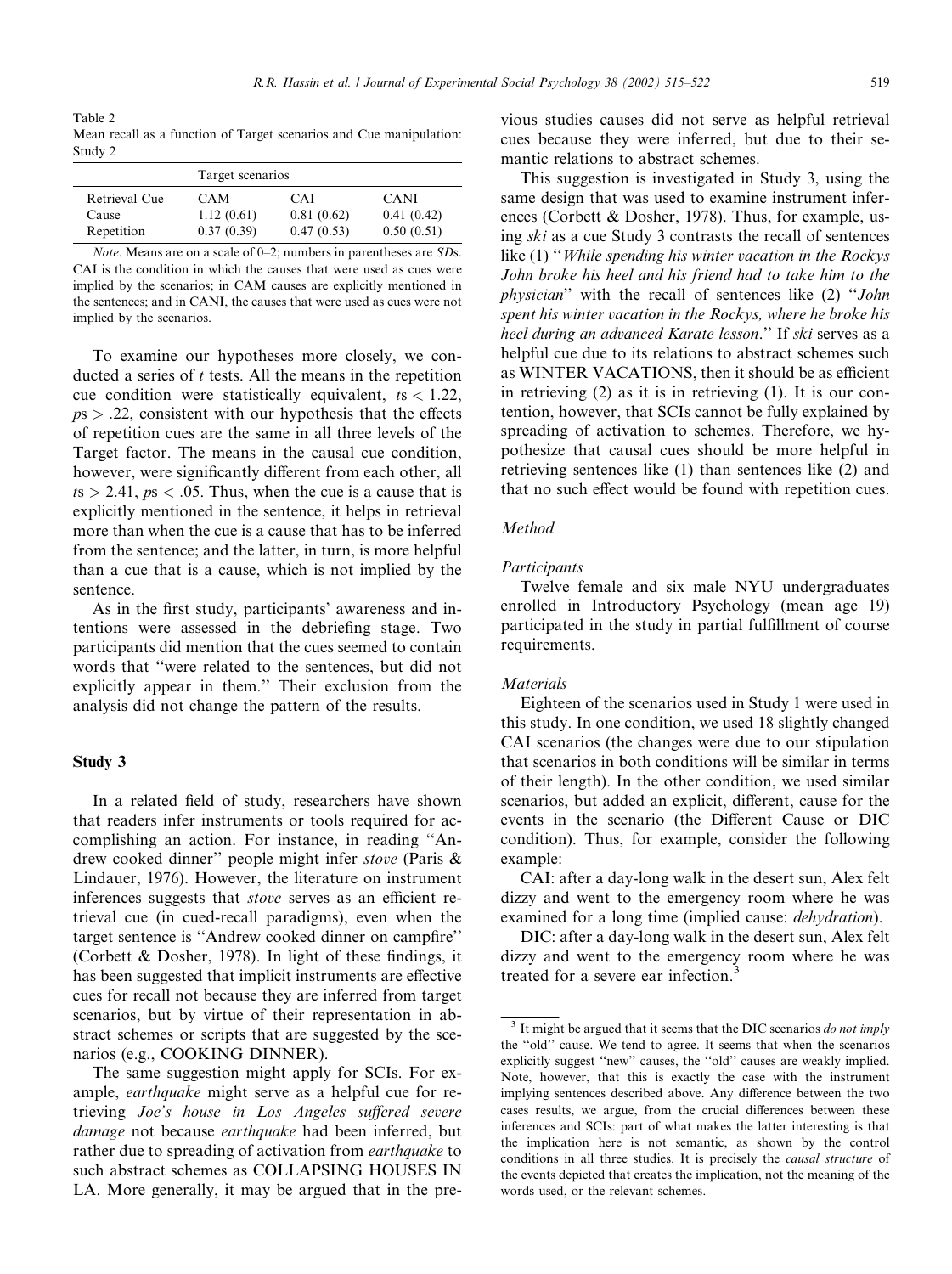As in the previous studies, each short scenario had two different recall cues. One was the implied cause (Causal condition) and the other was a word taken from the sentence (Repetition condition).

#### Design

The scenarios were presented in one of the two random orders (Order factor). To control for the effects of specific versions of the sentences, one half of our participants viewed one half of the sentences in their CAI form and the other half in their DIC form; the other half of the participants received the complementary forms (Scenario-version factor). And last, to control for the effects of specific versions of cues, one half of our participants viewed one half of the cues in their Cause form and the other half in their Repetition form; the other half of the participants received the complementary forms (Cue-version factor.)

The resulting design is a  $2$ (Target : CAI vs. DIC scenarios; within-participants)  $\times$  2(Cue : Cause vs. Repetition; within-participants)  $\times$  2(Order; between-participants)  $\times$  2(Scenario-version; between-participants)  $\times$ 2(Cue-version; between- participants).

## Procedure and scoring

The procedure and scoring were identical to those of Studies 1 and 2. The inter-judge agreement was 83% and it did not differ with condition. All disagreements were resolved in discussion.

## Results and discussion

Two subjects did not recall even one scenario and another three indicated intention or awareness of inferring causes. Their data were excluded from the analysis. None of the between-participant factors had a significant effect on the results, all  $ps > .30$ . Hence, these factors were collapsed and a  $2$ (Target : CAI vs.  $DIC \times 2$ (Cue : Cause vs. Repetition) within-participant ANOVA was conducted. In line with our hypothesis, the effectiveness of the causal cues depended on the Target condition—CAI scenarios were recalled more often than DIC scenarios—but no such effect was found for the repetition cues,  $F(1, 13) = 8.58$ ,  $p < .05$  (see Table 3). The main effect of cues was significant, such that Causal cues were more effective in retrieving the scenarios than Repetition cues,  $F(1, 13) = 17.5$ ,  $p <$ :001. However, the main effect of Target was not significant,  $p = .94$ .

Contrast analysis revealed a surprising pattern. With repetition cues, the DIC scenarios were better recalled than the CAI scenarios,  $F(1, 13) = 6.16$ ,  $p < .05$ , thus, suggesting that the DIC scenarios were overall easier to recall than the CAI ones. To correct for this difference in baseline recall, we computed corrected scores per each

Table 3 Mean recall as a function of Target scenarios and Cue manipulation: Study 3

|               | Target scenarios |            |  |  |  |
|---------------|------------------|------------|--|--|--|
| Retrieval Cue | CAI              | DIC        |  |  |  |
| Cause         | 0.95(0.56)       | 0.75(0.54) |  |  |  |
| Repetition    | 0.32(0.28)       | 0.54(0.29) |  |  |  |

Note. Means are on a scale of 0–2; numbers in parentheses are SDs. CAI is the condition in which the causes that were used as cues were implied by the scenarios; DIC is the condition in which different, explicit causes were mentioned in the scenarios.

participant: the mean recall using Repetition cues was subtracted from the mean recall using the Causal cues. An analysis of these means revealed that, as hypothesized, causal cues led to a significantly better recall of the CAI scenarios ( $M = .63$ ,  $SD = .48$ ) relative to that of the DIC scenarios  $(M = .21, SD = .44), F(1, 13) = 8.59,$  $p < .05$ .

Unlike the case of instrument inferences, then, alternative causes that were explicitlymentioned in the scenarios reduced the effectiveness of the ''old'' causal cues. This result suggests therefore that associations between abstract schemes and retrieval cues cannot fully explain the results of the previous studies. Thus, they support our contention that causes are spontaneously inferred during the reading of cause-implying scenarios.

## General discussion

The results of three studies demonstrate that people spontaneously infer causes. These results suggest that the epistemic hunger for causes not onlydrives us to ask causal questions (e.g., Heider, 1944; Sanna & Turely, 1996; Weiner, 1985), but it also drives our cognitive system to spontaneously attach a ''cause tag'' even to events whose causes are not given to us explicitly. This cause tag is attached not onlywhen the cause is a person's trait (as is the case with STIs), but also in the more general case where the cause is a physical event or an action.

In a related series of studies, McKoon and Ratclif (1986a,1986b) have demonstrated what theycall ''predicting inferences.'' Thus, for example, the cue ''dead'' helps in retrieving the sentence "The director and cameraman were ready to shoot close-ups when suddenly the actress fell from the 14th story,'' more than it helps in retrieving the sentence "Suddenly the director fell upon the cameraman, demanding close-ups for the actress on the 14th story.'' When taken together with the current findings it seems, then, that the mind not only spontaneouslyattaches a ''cause tag''—it also attaches an "effect tag," hence, spontaneously covering the whole range of causal relations.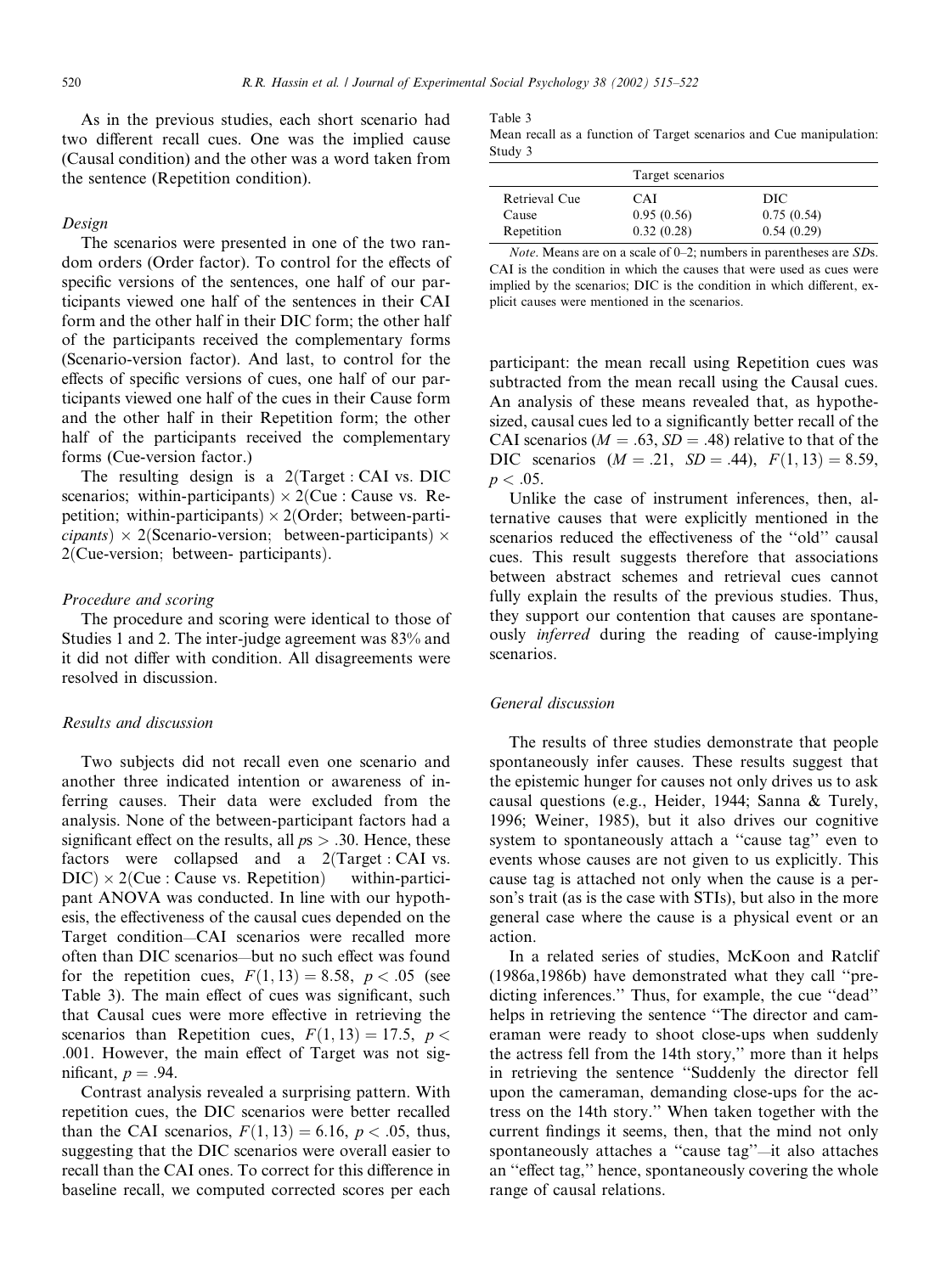### Inferences at encoding vs. at retrieval

Critics of the surprise-cued-recall paradigm as a measure of inferences at *encoding* suggest that the benefit in memory created by the cues may result from retrieval processes (e.g., McKoon & Ratclif, 1986a,1986b). There are two main ways in which this could happen. The first is by activating concepts that are semantically related to the cue that, in turn, help in retrieving the target scenario. Consider the target scenario (1) ''After spending a day exploring beautiful sights in the crowded streets of New York, Jane discovered that her wallet was missing." According to the first account, the cue "*pick*pocket'' might activate such concepts as ''wallet'' and the latter may help in retrieving the target sentence. Second, when given a cue participants may try to recall events that are related to it, causallyor in other ways, and the resulting list of events might make the target scenario more accessible. So, for example, the cue "*pickpocket*" might make participants think that "pickpocketing usually happens while walking in crowded streets,'' thus, facilitating the recall of the target scenario.

Note, however, that all versions of our target scenarios shared the words that bear semantic relations with the cues (e.g., "wallet," "crowded streets"), thus, making the first suggestion above less than plausible as an alternative explanation. Moreover, we have tried to rule out the second objection by keeping constant as many events and behaviors as possible. Thus, e.g., the non-causal version of (1) was (2) ''Before spending a day exploring beautiful sights in the crowded streets of New York, Jane discovered that her wallet was missing.'' Lastly, the results of Study 3 suggest that semantic relations between cues and abstract schemes implied by the scenarios cannot fully account for the current set of results.

While we acknowledge that the above arguments and evidence cannot rule out the possibility that at least some causal inferences were made at retrieval, we think that they render this interpretation of the results less probable. Moreover, we think that the alternatives to the cued-recall paradigm (e.g., on-line primed-recognition) are themselves open to alternative accounts. While the controversy between cued-recall and on-line paradigms is beyond the scope of the present paper, let us just note that the latter paradigms suffer from a severe shortcoming: they cannot show that spontaneous inferences are encoded into long-term memory(for a more elaborate discussion of related points see Hassin, 2002). Thus, studies of both kinds (and hopefully more) should be conducted to obtain convergent evidence regarding the spontaneity of causal inferences.

#### Acknowledgments

We thank Eva Walther, Henk Aarts, and Yaacov Trope for discussions of the main ideas and accept full responsibility for everything you do not like about this paper. The materials used in the studies, as well as a fuller account of the study mentioned in the discussion of Study1, maybe obtained from the first author, at ran.hassin@nyu.edu.

#### **References**

- Corbett, A. T., & Dosher, B. A. (1978). Instrument inferences in sentence encoding. Journal of Verbal Learning and Verbal Behavior, 17, 479–491.
- Gilbert, D. T., Pelham, B. W., & Krull, D. S. (1988). On cognitive busyness: when person perceivers meet persons perceived. Journal of Personality and Social Psychology, 54, 733–740.
- Graesser, A. C., Singer, M., & Trabasso, T. (1994). Constructing inferences during narrative text comprehension. Psychological Review, 101, 371–395.
- Hassin, R. (2002). On the automaticity of inferences needed for text comprehension. Manuscript in preparation.
- Hastie, R. (1984). Causes and effects of causal attribution. Journal of Personality and Social Psychology, 44–56.
- Heider, F. (1944). Social perception and phenomenal causality. Psychological Review, 51, 358–374.
- Kahneman, D. (1973). Attention and effort.. Englewood Cliffs, NJ: Prentice-Hall.
- Kant, I. (1965). Critique of pure reason.. New York: St. Martin's.
- Kanazawa, S. (1992). Outcome or expectancy? Antecedent of spontaneous causal attribution. Personality and Social Psychology Bulletin, 18, 659-668.
- Kelley, H. H. (1967). Attribution theory in social psychology. In D. Levine (Ed.), Nebraska symposium on motivation (Vol. 15, pp. 192– 238). Lincoln: Universityof Nebraska Press, pp. 192–238.
- Krull, D. S., & Dill, J. C. (1998). Do smiles elicit more inferences than do frowns? The effect of emotional valence on the production of spontaneous inferences. Personality and Social Psychology Bulletin, 24, 289–300.
- Lau, R. R. (1984). Dynamics of the attribution process. Journal of Personality and Social Psychology, 46, 1017–1028.
- Liu, J. H., Karasawa, K., & Weiner, R. (1992). Inferences about the causes of positive and negative emotions. Personality and Social Psychology Bulletin, 18, 603–615.
- McKoon, G., & Ratcliff, R. (1986a). Inferences about predictable events. Journal of Experimental Psychology: Learning, Memory, and Cognition, 12, 82–91.
- McKoon, G., & Ratcliff, R. (1986b). Inference during reading. Psychological Review, 99, 440–466.
- Malle, B. F., & Knobe, J. (1997). Which behaviors do people explain? A basic actor–observor asymmetry. Journal of Personality and Social Psychology, 72, 288–304.
- McKoon, G., & Ratcliff, R. (1992). Inferences during reading. Psychological Review, 99, 440–466.
- Michotte, A. E. (1962). The perception of causality. New York: Basic Books.
- Newman, L. S., & Uleman, J. S. (1989). Spontaneous trait inferences. In J. S. Uleman & J. A. Bargh (Eds.), Unintended thought (pp. 52– 74). New York: Guilford Press, pp. 52–74.
- Paris, S., & Lindauer, B. K. (1976). The role of inference in children's comprehension and memory for sentences. Cognitive Psychology, 8, 217–227.
- Roese, N. J., & Olson, J. M. (1995). Outcome controllability and counterfactual thinking. Personality and Social Psychology Bulletin, 21, 620–628.
- Sanna, L. J., & Turely, K. J. (1996). Antecedents to spontaneous counterfactual thinking: effects of expectancy violation and out-